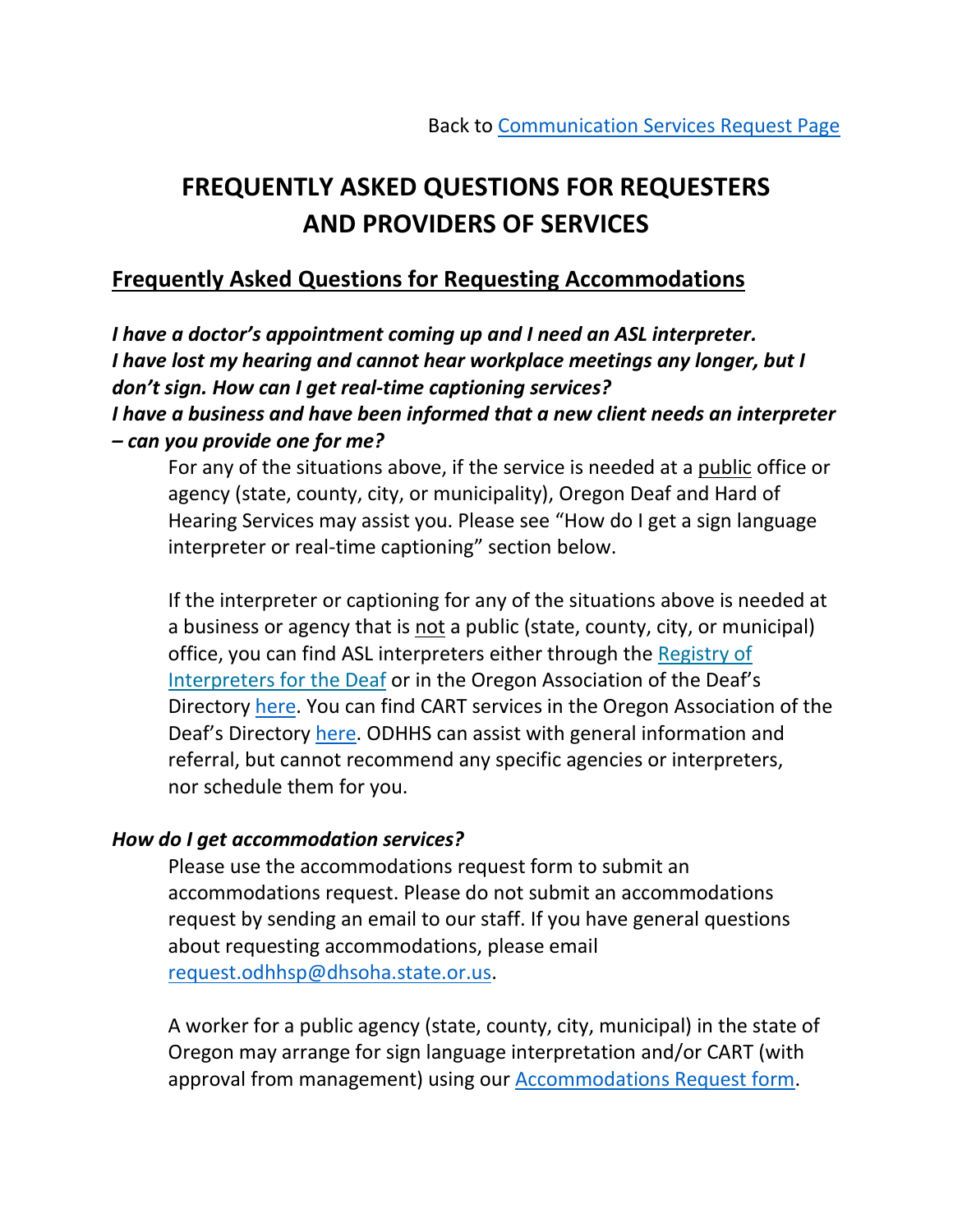If you need accommodations with less than two days notice, you may want to arrange for accommodations through the Registry of Interpreters for the [Deaf](https://myaccount.rid.org/Public/Search/Member.aspx) or in the [Oregon Association of the Deaf'](https://oad1921.org/directory/main?tid=15)s Directory. ODHHS usually needs a minimum of two business days to arrange accommodations. **Submitting a request at the earliest date possible in advance of the service date makes it more likely that we can arrange the needed services.**

## *What kind of service do I request? What is a Certified Deaf Interpreter/Close-Vision Interpreter/ProTactile Interpreter/Real-time captioning and in what situations would I request one?*

Please consult first with the person who needs the accommodation about their preferences. But generally:

Sign Language Interpreters are our most common ASL interpreting request, they work in most situations with Deaf participants who use ASL to communicate. ProTactile Interpreters work primarily with Deaf-blind people. Close-Vision Interpreters work mostly with people with lowvision. Certified Deaf Interpreters (CDIs) usually work with an ASL Interpreter as a team in emotional or complicated communication situations where the CDI's native proficiency in ASL can facilitate clear communication more effectively. Real-time captioning (or CART) is relaying of speech-to-text by a person trained in Communication Access Real-time Translation.

## *Please note: with rare exception, requests for ASL interpreting scheduled for longer than an hour will require a team of two interpreters.*

## *How much does it cost for ASL interpreting or CART services?*

ASL interpreting costs \$65.00 hourly. CART services are \$110.00 per hour with a two-hour minimum.

#### *Whose responsibility is it to pay for the accommodations?*

ODHHS arranges for the accommodations but is not responsible for paying for them. **The public office or agency that is requesting accommodations is responsible for payment.** If you do not know who the billing contact person is, please try to find out who is it before placing the request, or at least by the date of service.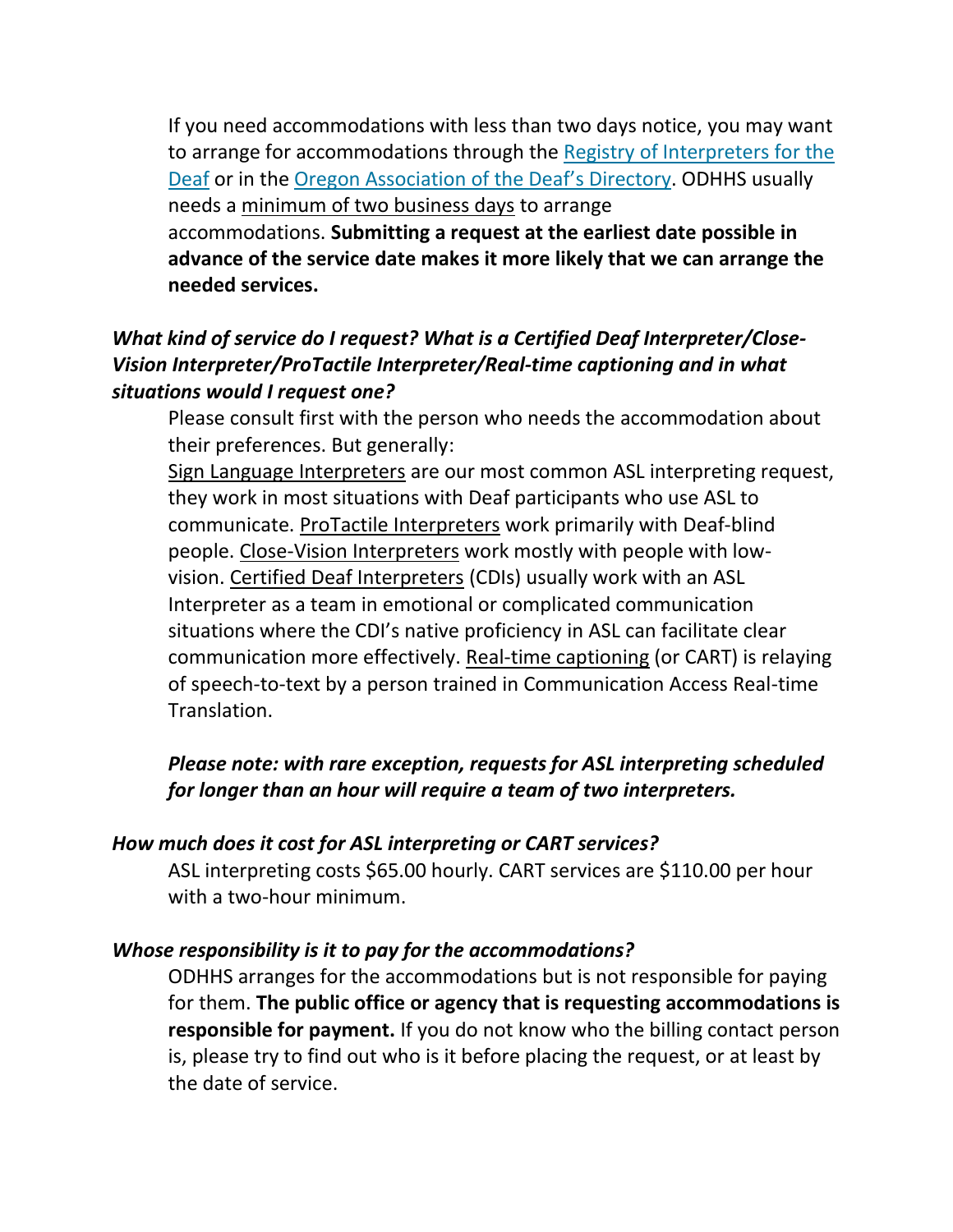## *What happens if we need to cancel the interpreter?*

If an appointment is scheduled for two hours or less time, at least 24 hours (1 business day) notice is required for cancellation without full interpreter invoicing.

If an appointment is scheduled for more than two hours up to six hours long, at least 48 hours (2 business days) is required for cancellation without full interpreter invoicing.

For appointments longer than six hours, 72 hours (three business days) notice is required for cancellation without full interpreter invoicing.

Back to [Communication Services Request Page](https://www.oregon.gov/DHS/BUSINESS-SERVICES/Pages/ODHHS-Communication-Services.aspx)

# **FAQ for Sign Language Interpreters and CART Providers**

## *I am a sign language interpreter or CART provider, and would like to receive assignments from ODHHS – how do I do that?*

The Accommodations Coordinator welcomes communications from sign language interpreters (hearing ASL interpreters, PTASL interpreters, tactile interpreters, CDIs) and CART providers who would like to be available for assignments. We especially seek interpreters and CART providers from under-served areas of Oregon. It would also be helpful to let us know if you are available and fully set up for online (e.g. Zoom or MS Teams) assignments. Please email [request.odhhsp@dhsoha.state.or.us](mailto:request.odhhsp@dhsoha.state.or.us) with your resume to introduce yourself.

## *Once I'm in your system, how do I receive assignments?*

The Accommodations Coordinator will send out blasts for any assignments to all providers in your geographic area. The first to respond that they are available will receive the assignment, barring any conflicts. If the requester indicates a preference for you as their provider, then you would be approached first to check your availability.